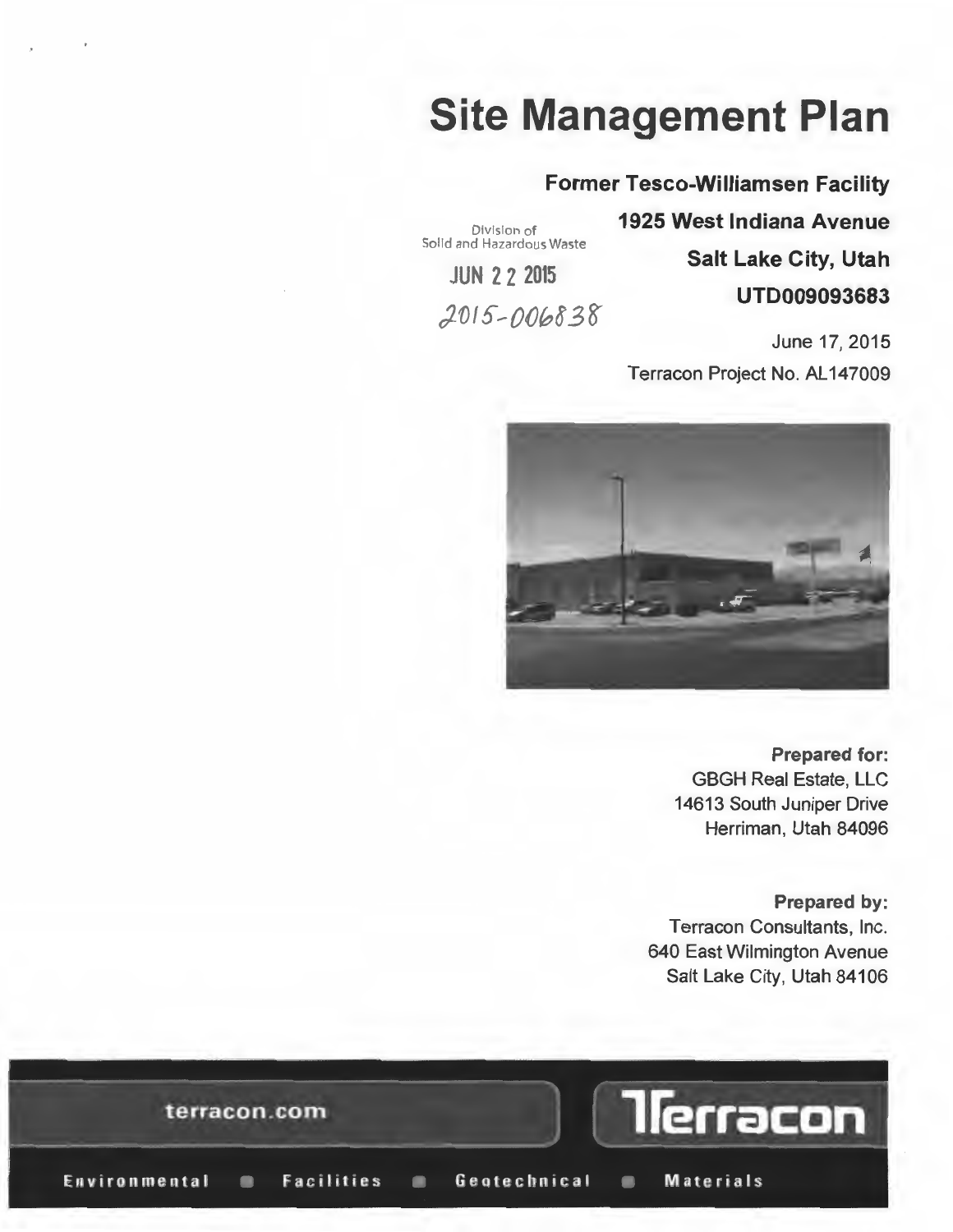# llerracon

June 17.2015

Utah Department of Environmental Quality Division of Solid & Hazardous Waste PO Box 144880 Salt Lake City, Utah 84114-4880

Attn: John Waldrip, Environmental Health Scientist T: (801) 536-0238 F: (801) 536-0222

Re: Site Management Plan **Former Tesco-Williamsen Facility** 1925 West Indiana Avenue Salt Lake City, Utah uTD009093683 Terracon Proiect No. AL147009

Dear Mr. Waldrip:

On behalf of our client, GBGH Real Estate, LLC, the current property owner, please find enclosed the Site Management Plan (SMP) for the above-referenced facility. The SMP prescribes site management actions based on the approved screening assessment, and includes an environmental covenant to enforce the site management requirements under this SMP.

We appreciate your review of this SMP. If you should have any questions or need additiona information, please contact me at (801) 746-5462.

Sincerely, Terracon Consultants, lnc.

Andy King, P.G. Senior Project Manager - Environmental

Kent Wheeler Principal / Regional Manager

ARK/KRW/ta

Terracon Consultants, Inc. 640 East Wilmington Avenue Salt Lake City, Utah 84106 P [801] 466-2223 F [801] 466 9616 terracon.com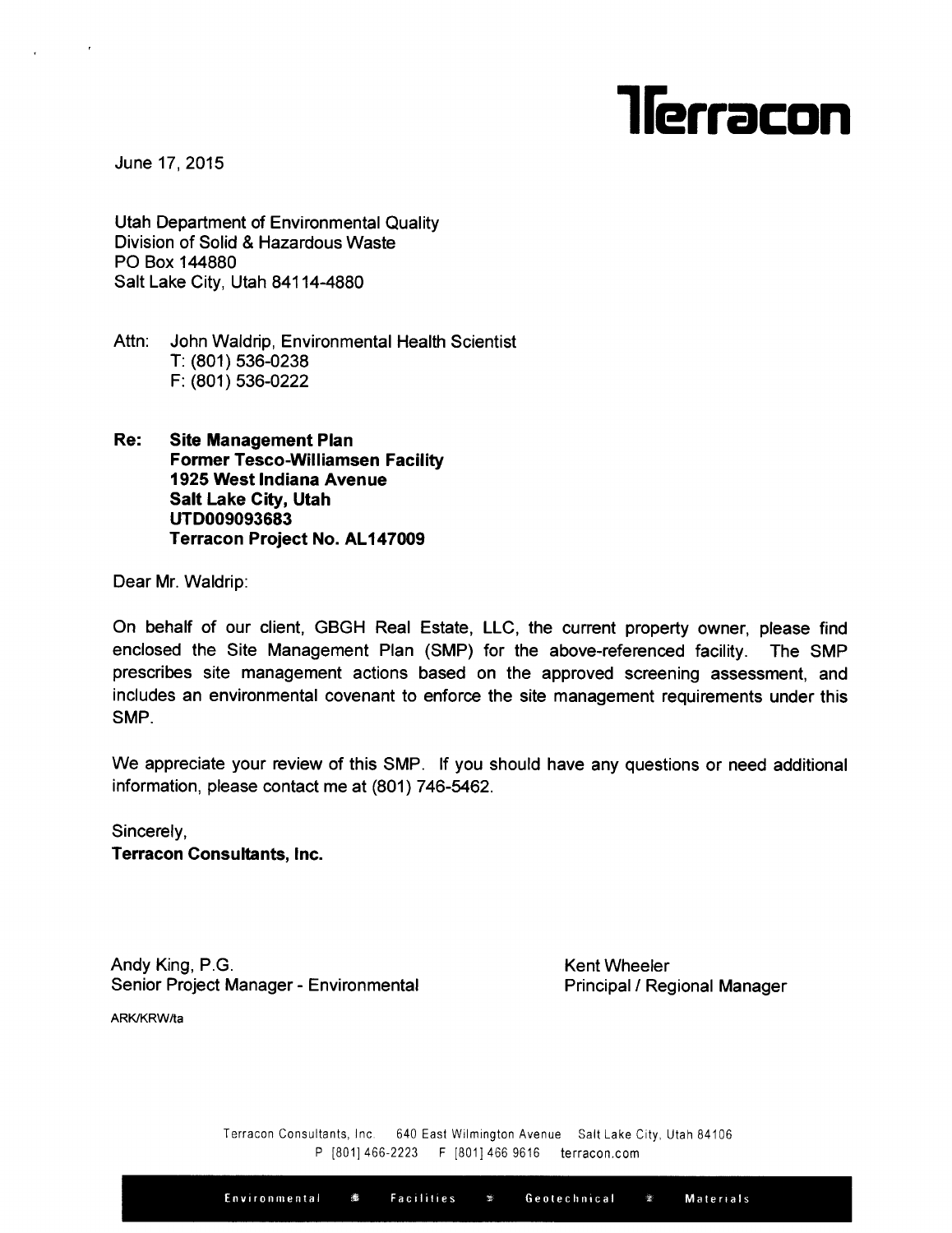#### TABLE OF CONTENTS

| 1.1 |     |  |  |  |  |
|-----|-----|--|--|--|--|
| 1.2 |     |  |  |  |  |
| 1.3 |     |  |  |  |  |
|     |     |  |  |  |  |
|     | 3.0 |  |  |  |  |
|     | 4.0 |  |  |  |  |
| 4.1 |     |  |  |  |  |
| 4.2 |     |  |  |  |  |
| 4.3 |     |  |  |  |  |
| 4.4 |     |  |  |  |  |
|     |     |  |  |  |  |
|     | 6.0 |  |  |  |  |
|     |     |  |  |  |  |
|     | 8.0 |  |  |  |  |
|     |     |  |  |  |  |
|     |     |  |  |  |  |

#### APPENDICES

Appendix A Exhibit 1 - Site Diagram

 $\label{eq:2.1} \frac{1}{4}\left(\frac{1}{\sqrt{2}}\right)^{2} \left(\frac{1}{\sqrt{2}}\right)^{2} \left(\frac{1}{\sqrt{2}}\right)^{2}$ 

- Appendix B Environmental Covenant
- Appendix G Property Map and Legal Description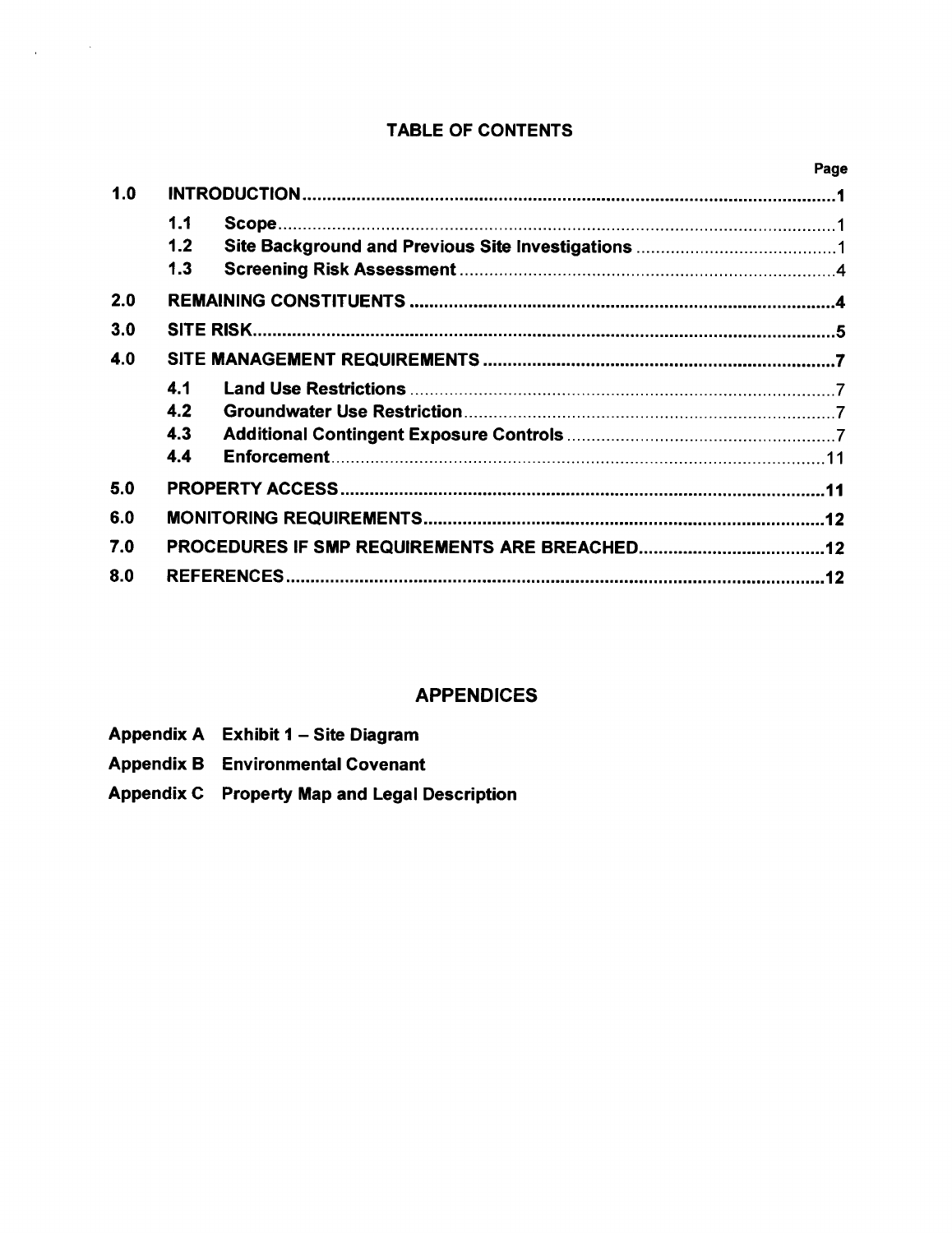### SITE MANAGEMENT PLAN

### FORMER TESCO-WILLIAMSEN FACILITY 1925 WEST INDIANA AVENUE SALT LAKE CITY, UTAH D009093683

### Terracon Project No. ALl47009 June 17,2015

#### 1.0 INTRODUCTION

#### 1.1 Scope

This Site Management Plan (SMP), prepared on behalf of the current property owner, GBGH Real Estate, LLC, describes site management actions for the former Tesco-Williamsen facility (now operated as Williamsen-Godwin) located at 1925 West Indiana Avenue in Salt Lake City, Utah (the Subject Property). These site management actions are designed to control exposure to chemical constituents that are locally present in soil and/or groundwater beneath portions of the Subject Property, such that human health risks from these constituents are maintained within the acceptable range for continued use as an industrial facility.

This SMP has been prepared in response to Utah Department of Environmental Quality (UDEQ), Division of Solid and Hazardous Waste (DSHW) correspondence dated April 13, 2015. This SMP is based on the results of a Screening Risk Assessment Report (SRAR, Glaser, 2015) submitted to DSHW, as approved in the April 13, 2015 correspondence. Based on the results of the SRAR, this SMP is not required to include corrective action but does include appropriate site management actions; these are detailed in Section 4 of this SMP.

#### 1.2 Site Background and Previous Site Investigations

Tesco Williamsen (now Williamsen Godwin) is a manufacturer of specialty transport trailers, dump-truck beds and liners, truck parts, and other specialty equipment. Readily available information indicates that manufacturing began on this property at least as early as 1959. Historical operations at the Subject Property have included truck part and equipment manufacturing, sandblasting, painting operations, historic underground storage tank (UST) use, and use of industrial machinery (EarthTouch,2013). The site is now leased to Williamsen Godwin. The site is in an area zoned for commercial/industrial land use (M-1, light manufacturing; Salt Lake City, April 2015), and the actual land use (current and future) at the site is commercial/industrial. Land use at the site does not include residential.

Previous investigations identified the localized presence of volatile organic compounds (VOCs) in soil and groundwater at the site. An initial subsurface investigation was performed in 2013 by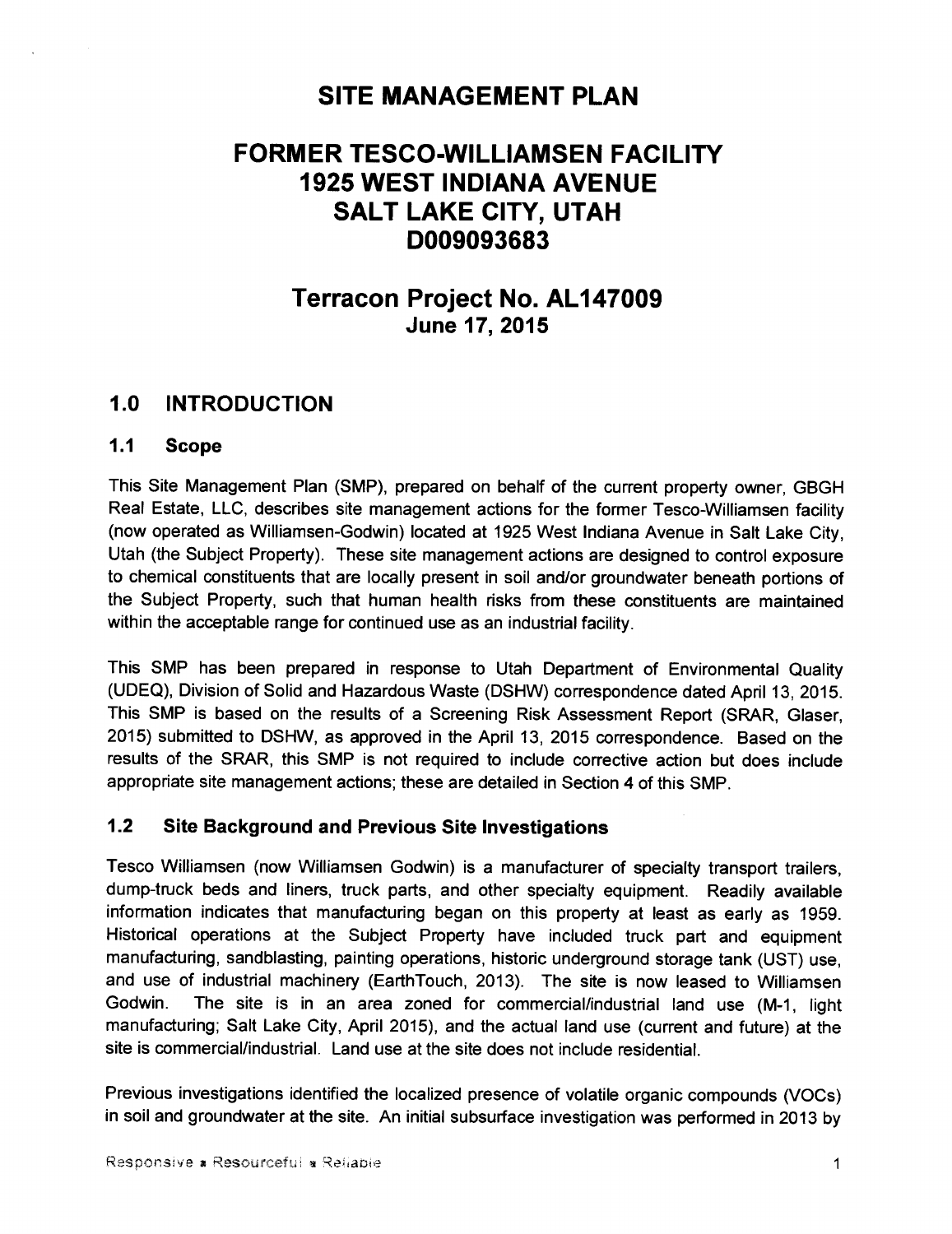#### Site Management Plan Former Tesco-Williamsen Facility . Salt Lake City, Utah June 17, 2015 a Terracon Project No. AL147009

### **llerracon**

EarthTouch, Inc. (EarthTouch, 2013). Terracon subsequently conducted two Limited Site lnvestigations (LSls) in January and June of 2014, and also conducted limited sub-slab soil vapor sampling in December 2014 to provide additional data for use in the screening risk assessment. A site diagram showing Terracon's sampling locations and those from the previous EarthTouch investigation relative to pertinent site features is provided in Appendix A.

ln July 2013, EarthTouch completed a Phase I Environmental Site Assessment (ESA), followed by a subsurface investigation in August 2013 that identified the presence of contaminants in soil and groundwater at several locations. The contaminant types generally included petroleum products, VOCs, including chlorinated VOCs, and arsenic. At several locations, concentrations of one or more of these contaminants in soil and/or groundwater exceeded regulatory screening levels. In August 2013, EarthTouch notified the UDEQ, Division of Water Quality (DWQ), and provided the agency with a copy of their Limited Subsurface lnvestigation report. The DWQ later forwarded the report to the Division of Solid & Hazardous Waste (DSHW), a sister agency within the UDEQ, because of the presence of chlorinated VOCs.

Terracon subsequently met with representatives of the UDEQ - DSHW in September 2013 to evaluate the type(s) of follow-up actions that the agency may require for the site. The agency indicated that additional investigation should be conducted to establish the local groundwater flow direction(s), identify/confirm the contaminant source(s), and determine the overall extent of contamination. Of the identified contaminant types, chlorinated VOCs were identified as those most likely to drive regulatory requirements for follow-up actions, if any.

Tenacon conducted an initial Limited Site lnvestigation (LSl) in January 2014 and a follow-up LSI in June 2014, and provided copies of Terracon's LSI reports to DSHW in July 2014. Tenacon's initial LSI of January 2014 included advancement and completion of three soil borings as monitoring wells (T-1, T-2, and T-3). Groundwater elevation data obtained from the initial three wells in January 2014 indicated a groundwater flow direction to the southeast, approximately 6 feet below the ground surface (bgs). During Teracon's follow-up LSI of June 2014, three additional borings were advanced and completed as monitoring wells (T-4, T-5, and T-6). With the addition of the three additional wells, groundwater elevation data obtained in June 2014 indicated an overall flow direction generally to the east-southeast, with an apparent localized area of mounding centered in the area of well T-1. Two of the subsurface soil samples (from boring T-1 in the initial LSI and from boring T-5 in the follow-up LSI) contained detectable concentrations of VOCs, but none of the analyzed constituents were detected at concentrations that exceeded regulatory screening levels for soils. Of the VOCs detected, several constituents from boring T-1 appear to be associated with degraded petroleum. Certain other constituents appear to be associated with breakdown products of tetrachloroethylene (PCE). None of the other soil samples analyzed contained any constituent concentrations above laboratory method reporting limits.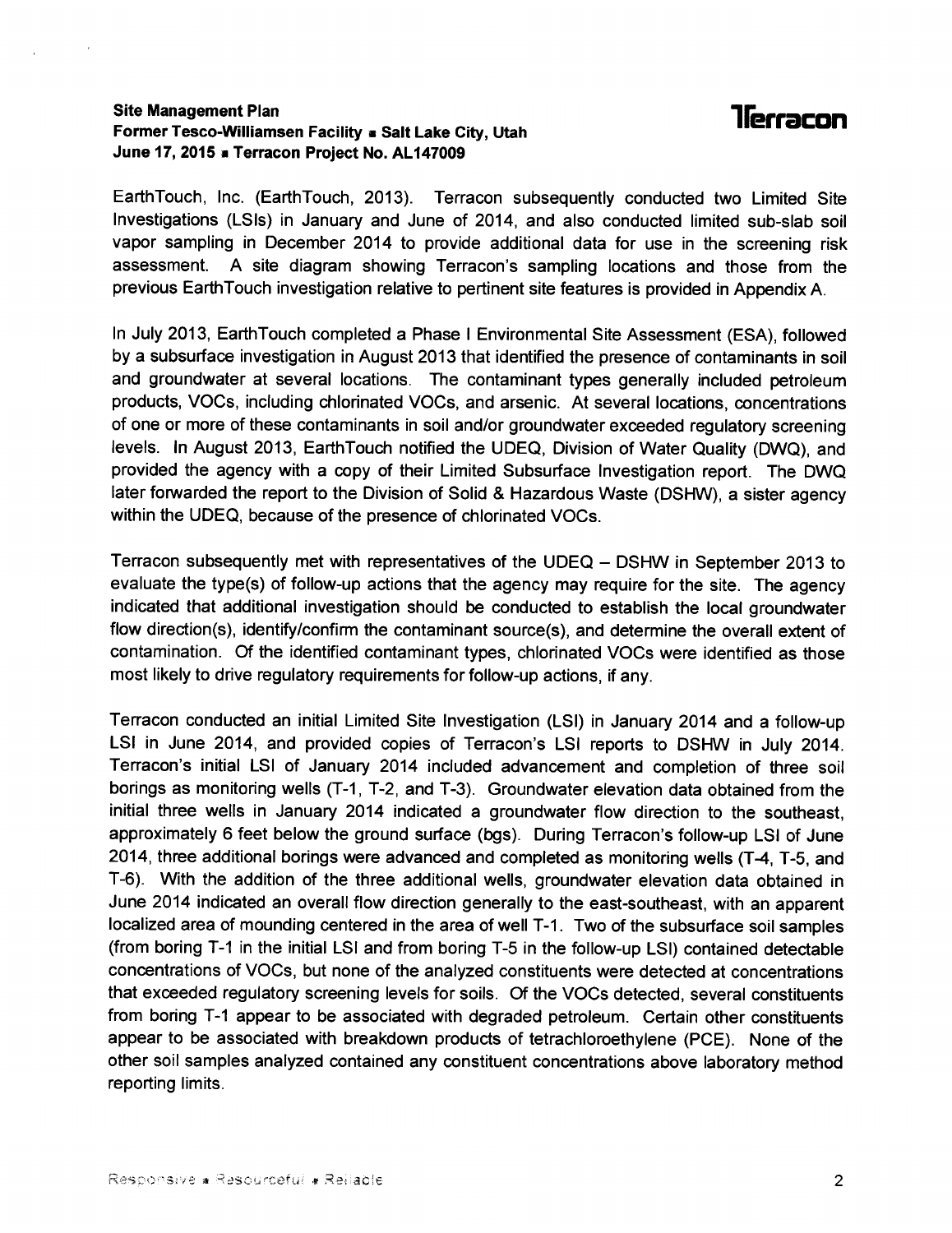#### Site Management Plan Former Tesco-Williamsen Facility a Salt Lake City, Utah June 17, 2015 **\*** Terracon Project No. AL147009

### **Terracon**

Based on the results of Terracon's LSIs and a review of the previous soil and groundwater data reported by EarthTouch in August 2013, the pattern of detected constituents and their relative concentrations suggests a past release of chlorinated solvents and petroleum products in the area of well T-1. The released constituents appear to have degraded over time, and as they have migrated down-gradient towards monitoring wells T-3 and T-5. There is no indication that released constituents have moved west towards monitoring well T-4 in the northwestem portion of the site.

Well T-1 is situated near a sump/oil-water separator ("sump") that was previously connected to a series of floor drains (trench drains) within the building to the east. These former trench drains no longer exist and were reportedly disconnected from the sump and sealed years or decades ago. The sump remains in place and is apparently connected to the sanitary sewer system, and was cleaned out in September 2Q13 after the initial EarthTouch investigation. The sump is currently used to capture water from the washing of trucks and/or equipment, which is conducted directly over this feature, and it is possible that the system may also receive limited quantities of runoff water during storm events. For convenience, the immediate vicinity of this feature is referred to as the Sump Area.

The pattem of detected constituents also suggests a past petroleum release in the central portion of the site near the Paint Building, as indicated by constituents that have been detected in groundwater at Terracon's well T-2 and in three nearby borings that were previously advanced during the EarthTouch investigation of August 2013. The source for these contaminants was not identified.

Detected concentrations of VOCs in groundwater decreased significantly between the time of Terracon's initial and follow-up groundwater monitoring events in January and June of 2Q14, with reductions of up to two orders of magnitude during that timeframe. Six of the VOC constituents initially detected were present at concentrations exceeding primary drinking water Maximum Contaminant Levels (MCLs). During Terracon's follow-up groundwater monitoring conducted in June 2014, most of the same constituents were detected but at much lower concentrations, with only three of the VOC constituents detected at concentrations exceeding MCLs.

Terracon's LSI activities did not include analyses for arsenic or other metals, as there are no known on-site sources of metals releases. The relatively high arsenic concentrations that were previously identified in site groundwater appear to be from the nearby Portland Cement CERCLA site, which is known to have released arsenic to groundwater in the area.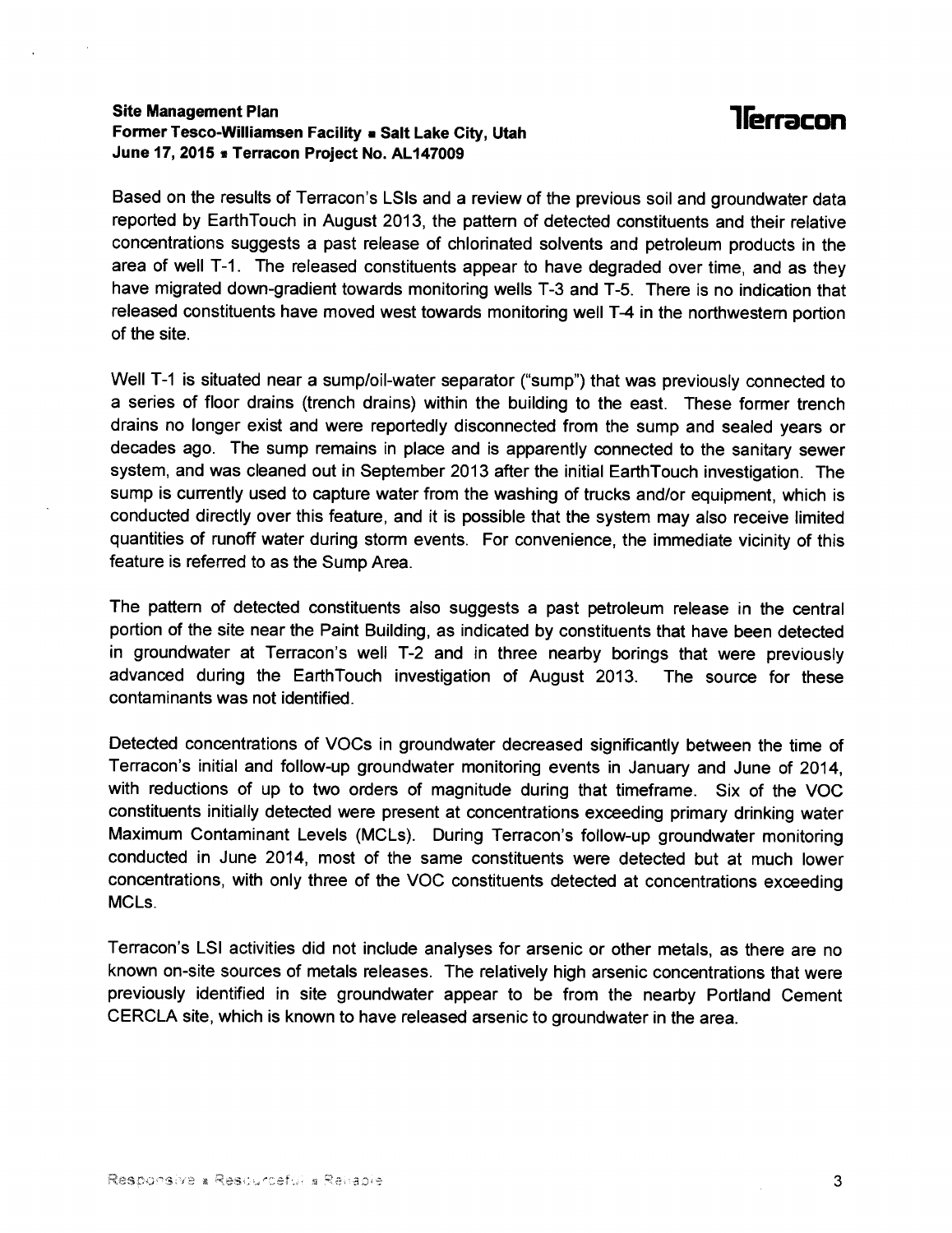#### Site Management Plan Former Tesco-Williamsen Facility # Salt Lake City, Utah June 17, 2015 **a** Terracon Project No. AL147009

### 1leracon

#### 1.3 Screening Risk Assessment

ln correspondence dated October 21,2014, DSWH representatives recommended that <sup>a</sup> screening risk assessment be performed to "provide guidance on the severity of the contamination problem at the site, and help determine lf additional evaluation is needed." The SRAR was subsequently developed by Steven L. Glaser Environmental Consulting, using data from the EarthTouch investigation and Terracon's LSls, and also using data from Terracon's limited sub-slab soil vapor sampling that was conducted in December 2014. The SRAR approach, methodology, and assumptions were developed with input from DSHW representatives. The final Screening Risk Assessment Report (Glaser 2015) was approved by DSHW in correspondence dated April 13, 2015.

The SRAR was prepared with two primary purposes: 1) to evaluate risks to current site workers; and 2) to evaluate risks to future workers should the site configuration change; e.9., for buildings to be constructed where there currently are none or for a small office space to be constructed where there are currently manufacturing operations. The SRAR also considered evaluation of risks to potential future construction workers where appropriate. As a screening evaluation, the SRAR used maximum detected concentrations and other assumptions that resulted in conservative results (i.e., results that were likely to overestimate risks).

The SRAR focused on two primary areas where the highest VOC concentrations had been identified in soil and/or groundwater, including the Sump Area and the Paint Building. The SRAR also focused on the existing Parts Department Area and on the Sandblast Area, where the highest metals concentrations had been identified in soils. As groundwater is not used at the site, the risks from use of the shallow aquifer were not evaluated.

For cunent site workers, the only potentially complete exposure pathway would be the inhalation of VOCs released from groundwater and/or soil into a building. This process is known as vapor intrusion. The SRAR included evaluation of several exposure pathways that varied by area and potential receptor, including future site workers and future construction workers. Exposure pathways included vapor intrusion, incidental ingestion of soil, dermal contact with soil, dust inhalation, inhalation of constituents that volatilize from soil. incidental ingestion of groundwater, and dermal exposure to groundwater.

#### 2.0 REMAINING CONSTITUENTS

There are two primary areas where impacts from VOCs have been identified at the site. One is the Sump Area in the northwest portion of the property, where the primary VOCs identified were chlorinated hydrocarbons in groundwater. The second is the Paint Building Area, where the highest petroleum hydrocarbon concentrations were identified in soil and groundwater. VOC concentrations are much lower in other parts of the site. The concentrations of VOCs in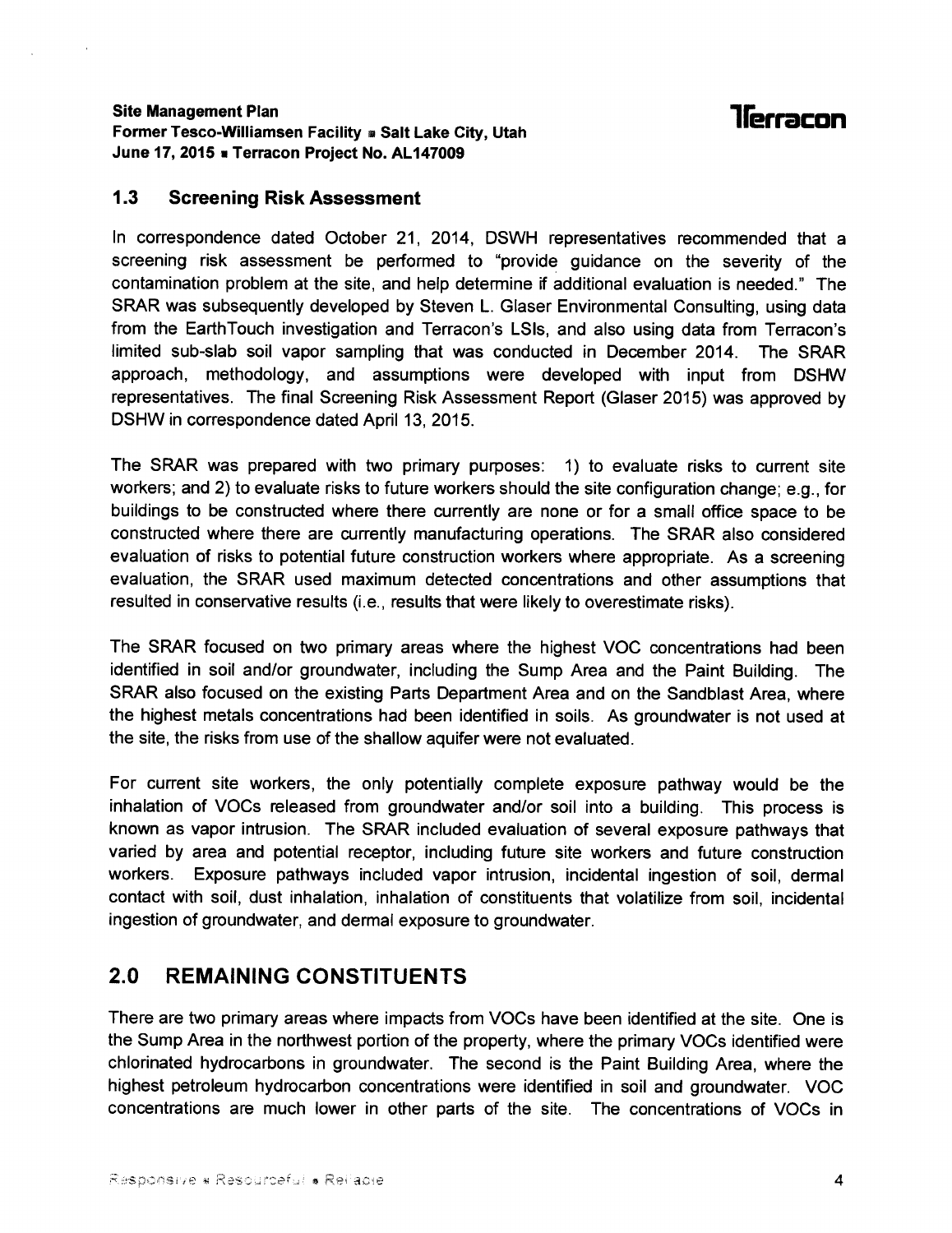#### Site Management Plan Former Tesco-Williamsen Facility a Salt Lake City, Utah June 17, 2015 a Terracon Project No. AL147009

### **1** lerracon

groundwater decreased by up to two orders of magnitude between the time of Terracon's initial and follow-up groundwater monitoring events in January and June of 2014. As of June 2014, only benzene at monitoring well MW-T1; 1,1-dichloroethane at monitoring well MW-T6; and vinyl chloride at monitoring wells MW-T1, MW-T3, and MW-TS exceeded the MCLs.

For the most part, metals concentrations in subsurface soils are generally consistent with the expected normal range of background concentrations in the Salt Lake Valley. The highest metals concentrations in subsurface soils were detected at the Sandblast Area and near the Paint Building. Chromium concentrations in soils in both of these areas appear to be moderately elevated above naturally occurring background concentrations.

#### 3.0 SITE RISK

This section summarizes the results of the screening risk assessment. Details of the screening risk assessment procedures and results are provided in the Screening Risk Assessmenf, Former Tesco Williamsen Facility, 1925 West Indiana Avenue, Salt Lake City, Utah (Glaser, Steven L. Environmental Consulting, March 2015).

Two endpoints were calculated: the potential for people to develop cancer, and the potential for health effects to occur other than cancer. Cancer risks below one-in-a-million  $(1 \times 10^{-6})$  are considered de minimis. Under Utah Administrative Code Rule R315-101, risks greater than one-in-ten thousand (1 x 10<sup>-4</sup>) require corrective action. Corrective action is a discretionary component of site management when the cancer risk is less than 1 x 10<sup>-4</sup>. The hazard index (Hl) compares the potential exposure that could occur to an estimate of the potential exposure necessary to cause non-cancer health effects in humans. An Hl greater than 1 typically requires that corrective action be a component of site management. However, as requested by DSHW, the site risks were evaluated as a screening risk assessment (with highly conservative assumptions that tend to overestimate risk), and there is not a direct link between the screening risk assessment results and the need for site management or corrective action. Nonetheless, these criteria provide a useful interpretive framework.

The screening risk assessment estimates of the cancer risk and hazard index for each receptor in each area of the site are summarized in the table below. A discussion of these estimated risks relative to appropriate controls, where applicable, is provided in Section 4.3.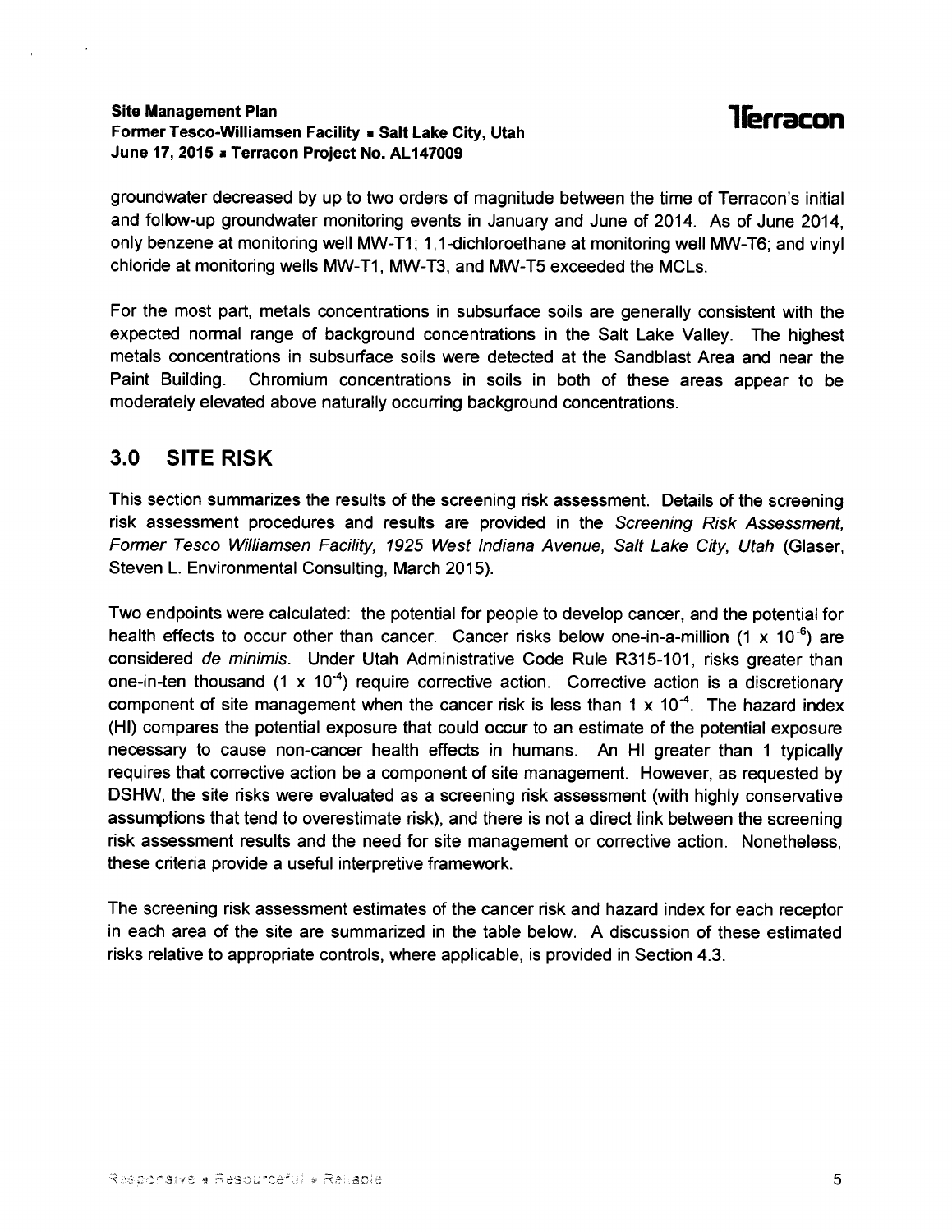$\mathbf{r}$ 

| SUMMARY OF SCREENING CANCER RISK AND HAZARD INDEX ESTIMATES |                                                             |                                              |                   |        |               |               |  |  |
|-------------------------------------------------------------|-------------------------------------------------------------|----------------------------------------------|-------------------|--------|---------------|---------------|--|--|
|                                                             |                                                             | <b>Current</b>                               | <b>Exposure</b>   |        | <b>Cancer</b> | <b>Hazard</b> |  |  |
| Location                                                    | <b>Receptor</b>                                             | or Future                                    | <b>Medium</b>     |        | <b>Risk</b>   | <b>Index</b>  |  |  |
|                                                             | <b>Parts Department - current building</b>                  |                                              |                   |        |               |               |  |  |
|                                                             | <b>Site Worker</b>                                          | Current                                      | <b>Indoor Air</b> |        | $3.E-05$      | 0.2           |  |  |
|                                                             | <b>Paint Building - existing building (current worker);</b> |                                              |                   |        |               |               |  |  |
|                                                             |                                                             | smaller replacement building (future worker) |                   |        |               |               |  |  |
|                                                             | <b>Site Worker</b>                                          | Current                                      | <b>Indoor Air</b> |        | $1.E-07$      | 0.05          |  |  |
|                                                             | <b>Site Worker</b>                                          | Future                                       | Soil              |        | $3.E-06$      | 0.007         |  |  |
|                                                             |                                                             |                                              | <b>Indoor Air</b> |        | $2.E-06$      | 0.9           |  |  |
|                                                             |                                                             |                                              |                   | Total: | 5.E-06        |               |  |  |
|                                                             | Construction                                                |                                              |                   |        |               |               |  |  |
|                                                             | Worker                                                      | Future                                       | Soil              |        | $3.E-06$      | 1             |  |  |
|                                                             | Sandblast Area - outdoor worker; no building assumed        |                                              |                   |        |               |               |  |  |
|                                                             | <b>Site Worker</b>                                          | <b>Future</b>                                | Soil              |        | $6.E-06$      | 0.2           |  |  |
|                                                             | Construction                                                |                                              |                   |        |               |               |  |  |
|                                                             | Worker                                                      | <b>Future</b>                                | Soil              |        | $1.E-06$      | 0.1           |  |  |
|                                                             | Sump - future building (no building currently present)      |                                              |                   |        |               |               |  |  |
|                                                             | <b>Site Worker</b>                                          | Future                                       | Soil              |        | $1.E-06$      | 0.002         |  |  |
|                                                             |                                                             |                                              | <b>Indoor Air</b> |        | $5.E-05$      | $2^{\star}$   |  |  |
|                                                             |                                                             |                                              |                   | Total: | $5.E-05$      |               |  |  |
|                                                             | Construction                                                |                                              |                   |        |               |               |  |  |
|                                                             | Worker                                                      | <b>Future</b>                                | Soil              |        | $5.E-07$      | 0.04          |  |  |

\* Estimated hazard index value of 2 derives mostly (1.8) from vapor intrusion of xylenes from soil, but the underlying calculations do not account for petroleum vapor biodegradation. This results in a significant overestimate of exposure and inflation of the overall hazard index value.

Based on the screening risk estimates summarized above, DSHW noted in correspondence dated April 13, 2015 that the conditions are acceptable for industrial uses, and indicated that a residential land use restriction would be a recommended measure to include in the SMP. Appropriate site management controls, including land use restrictions, are detailed in Section 4 of this SMP.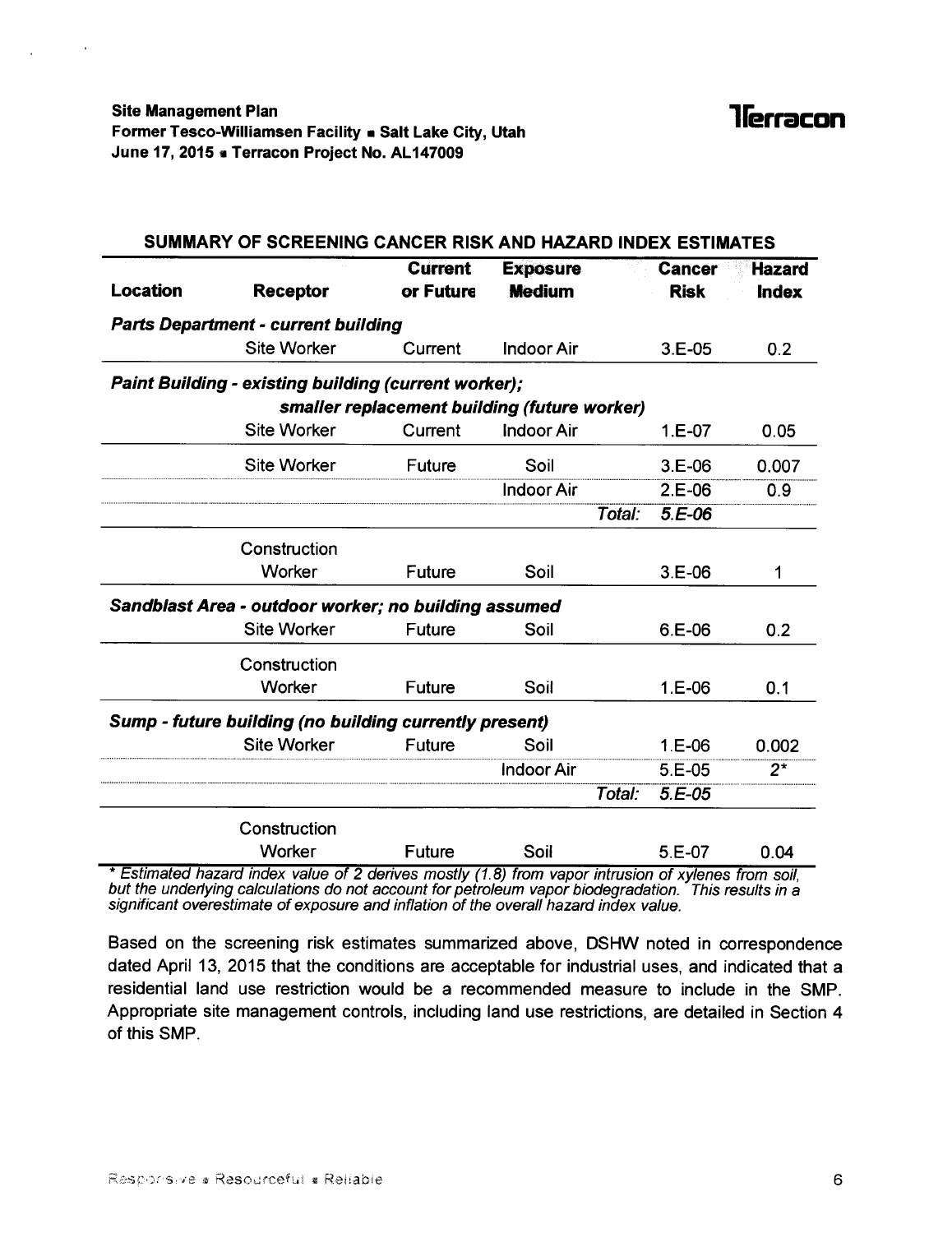### llerracon

#### 4.0 SITE MANAGEMENT REQUIREMENTS

#### 4.1 Land Use Restrictions

The Subject Property is in an area zoned for commercial/industrial land use. As such, the current zoning precludes residential land use. Additional land use restrictions will be imposed to prevent residential development and ensure that the property is used solely for appropriate commercial and industrial uses in the future. These restrictions will be imposed and enforced on the current property owner and subsequent property owners through an environmental covenant placed on the title of the property.

#### 4.2 Groundwater Use Restriction

As previously stated, groundwater in the shallow aquifer beneath the site (at a typical depth of approximately 6 feet below the ground surface) may contain elevated concentrations of arsenic (evidently related to off-site contaminant sources that are not related to on-site operations) and locally elevated concentrations of certain VOC constituents. Because groundwater is not used at the site, risks from use of the shallow aquifer were not evaluated in the screening risk assessment. However, if groundwater from the shallow aquifer beneath the site were to be extracted for use without suitable treatment, undesired exposure to contaminants could occur. Therefore, a restriction will also be placed to prevent use of groundwater from the shallow aquifer beneath the site without suitable treatment. The property owner may petition DSHW to modify or remove the restriction on groundwater use if an evaluation of groundwater monitoring results demonstrates a decrease of contaminants to concentrations that do not pose <sup>a</sup> significant health risk.

This paragraph applies to cases in which groundwater is encountered during a normal work activity such as excavation for construction activities or underground utility placement, where groundwater needs to be removed to facilitate that work activity. Groundwater management options are intended to comply with the principles of non-degradation in R315-101-3. In the event that temporary excavation dewatering is needed to facilitate a work activity, groundwater may be temporarily stored and later returned directly to the aquifer from which it originated within the area adjaoent to the ongoing work, so long as the return of that groundwater does not meet the criteria of an injection well as defined at Utah Administrative Code R317-7-2.53. Groundwater may also be discharged offsite to a sanitary sewer system with prior approvalfrom the system's Publicly Owned Treatment Works (POTW), and may be discharged offsite to a storm water system with prior approval from the Utah Division of Water Quality.

#### 4.3 Additional Contingent Exposure Gontrols

Under current and future conditions, no additional controls, beyond the land use and groundwater use restrictions identified above, are required to maintain risk levels within the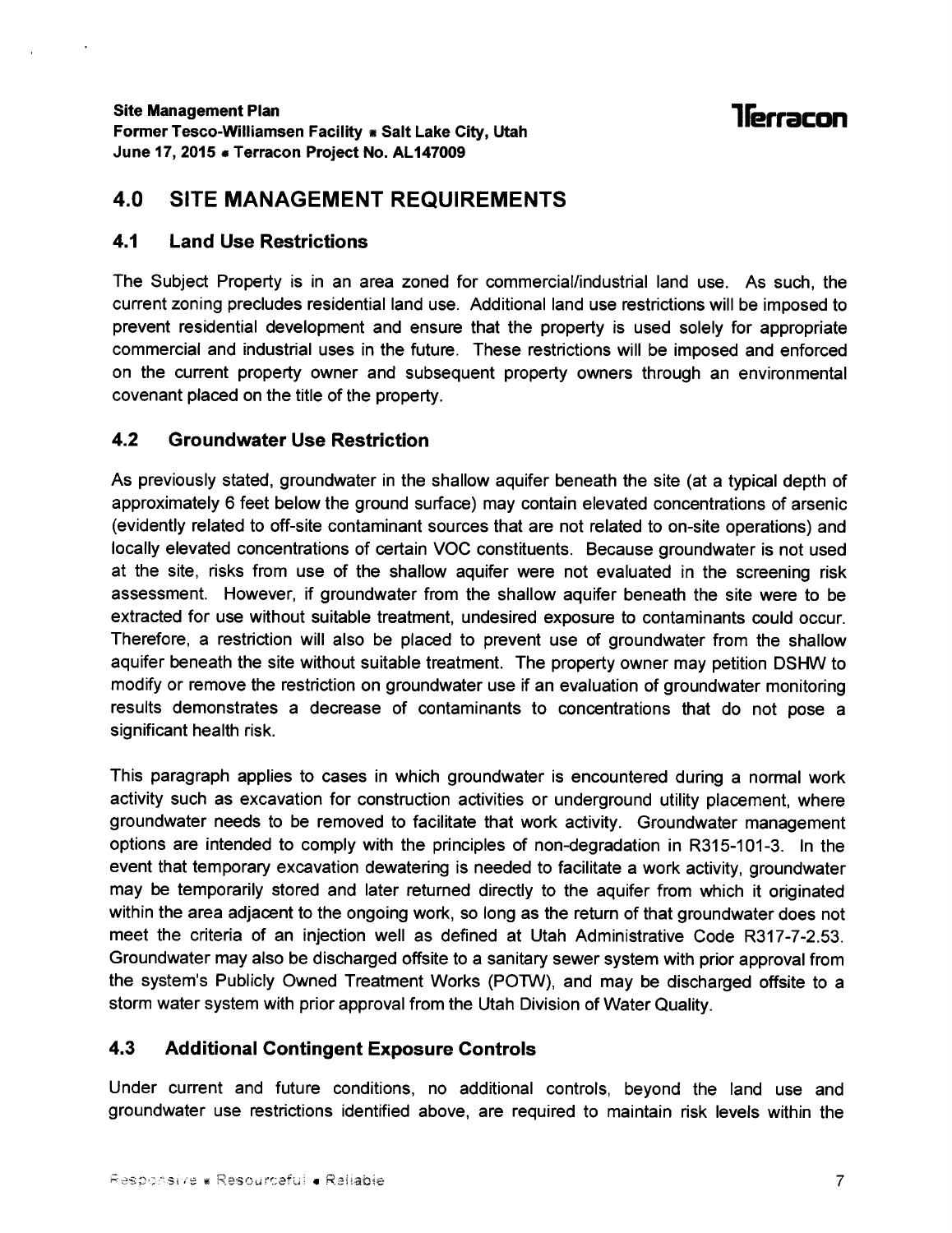#### Site Management Plan Former Tesco-Williamsen Facility a Salt Lake City, Utah June 17, 2015 . Terracon Project No. AL147009

acceptable range for continued industrial use. However, in the event that certain conditions were to change at specific areas of the site, it may be appropriate to consider additional exposure controls. Following is a discussion of potential additional exposure controls, relative to the screening risk estimates for each receptor in each area of the site. These additional measures are not requirements of this SMP, but are additional contingent controls that could be implemented to further reduce exposure.

#### 4.3.1 Parts Department

Parts Department, Current Worker - For a current site worker exposed to groundwater constituents via vapor intrusion at the Parts Department, the estimated cancer risk was  $3 \times 10^{-5}$ and the hazard index was 0.2. The cancer risk was associated with vinyl chloride. These results may be overestimates, as the maximum detected groundwater concentration for vinyl chloride (from the initial EarthTouch investigation of 2013) was used in the vapor intrusion modeling. Subsequent groundwater samples from monitoring well T-1, at the same approximate location, demonstrated a decrease in vinyl chloride concentrations by two orders of magnitude between January 2014 and June 2014. Such a concentration decrease would lead to proportionally lower risk estimates.

Additional Contingent Controls - No additional contingent controls are required for current workers at this location. However, to provide further assurance that risk levels remain within the acceptable range, floor cracks (if any) in the Parts Department area could be sealed.

#### 4.3.2 Paint Building

Paint Building, Gurrent Worker - For a cunent worker at the Paint Building, the cancer risk was estimated at 1 x  $10^{-7}$  and the hazard index was calculated to be 0.05. These are de minimis risk estimates, and vapor intrusion does not pose a risk to current workers at this building.

Additional Contingent Controls - No additional contingent controls are required for current workers at this location.

Paint Building, Future Worker - lf the existing Paint Building were to be replaced with a much smaller office building, the potential for vapor intrusion may increase. Vapor intrusion was evaluated for a hypothetical future worker at a building with a volume 19 times less than the existing Paint Building. In addition, the future worker was assumed to be exposed via incidental soil ingestion involving constituents in soil that are currently at depth. Under these conditions, the calculated cancer risk was  $5 \times 10^{-6}$  and the hazard index was 0.9.

The cancer risk had two primary components: incidental ingestion of chromium in soil and inhalation of ethylbenzene that migrates into indoor air via vapor intrusion. Chromium was conservatively assumed to be in its more toxic hexavalent state. To the extent that it is in its trivalent oxidation state, it will not contribute to a cancer risk. Even assuming that chromium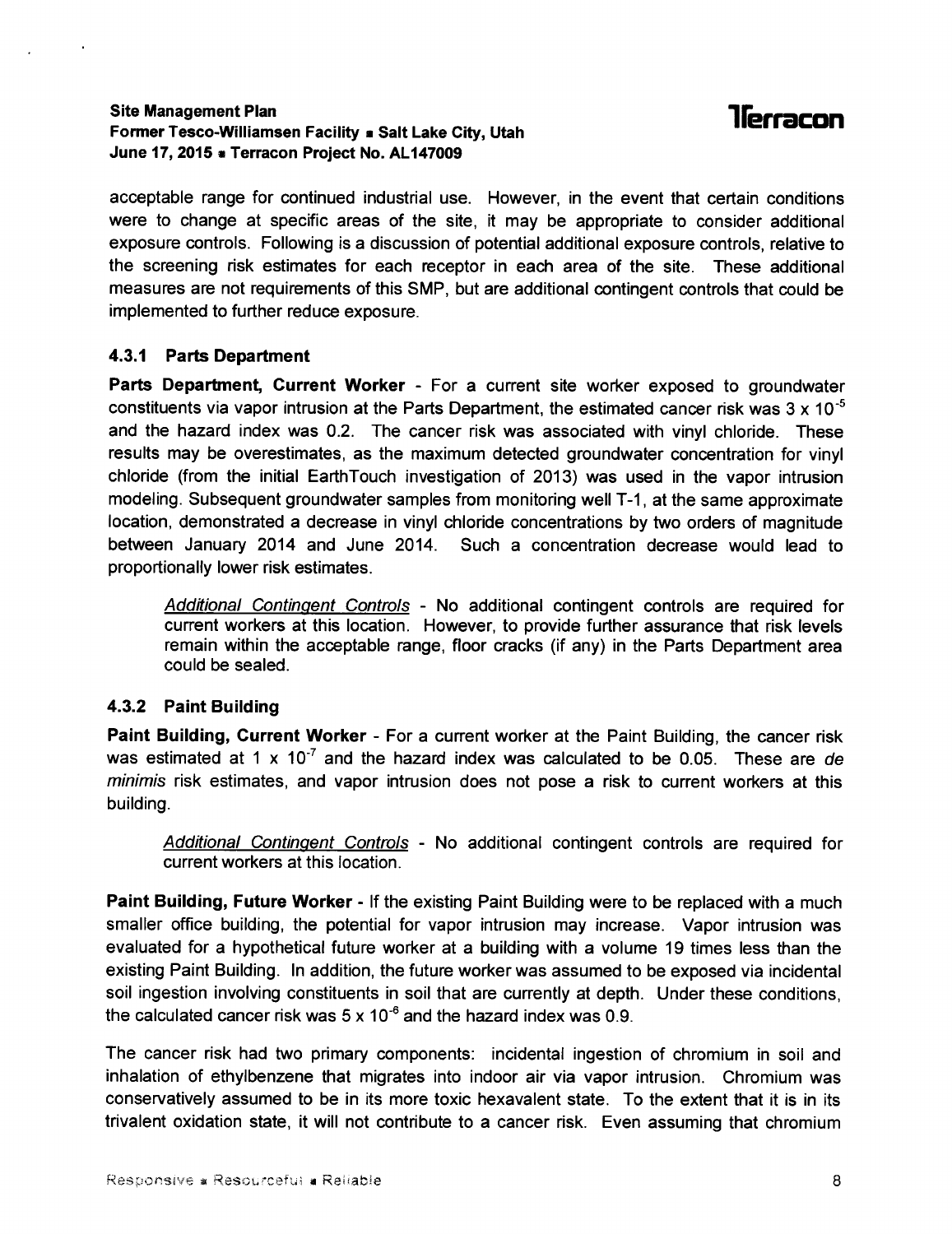### **Tlerracon**

#### Site Management Plan Former Tesco-Williamsen Facility **E** Salt Lake City, Utah June 17, 2015 **a Terracon Project No. AL147009**

was 100 percent in the hexavalent state, the chromium-related cancer risk was only 3 x 10<sup>-6</sup>. The ethylbenzene vapor intrusion results were based on soil gas data collected immediately below the building slab.

Additional Contingent Controls – If a new smaller building were planned for construction in this area, it would be appropriate to further evaluate and address the potential for vapor intrusion. Vapor mitigation, if needed, could include building design controls (e.9., inclusion of vapor barriers or venting systems) and/or removal of subsurface vapor sources (petroleum-impacted soil). To address the presumed risk contribution from chromium, subsurface soil samples could be analyzed for chromium speciation to evaluate whether hexavalent chromium is actually present (and hence, whether or not the chromium actually contributes to risk). Additionally, it may be appropriate to consider measures to prevent workers' exposure by incidental ingestion of any subsurface soils that may be exhumed in this area during construction.

Paint Building, Future Construction Worker - For a future construction worker in the vicinity of the Paint Building, it was assumed that exposure could occur via incidental ingestion of soil, dermal contact with soil, inhalation of dust, and inhalation of constituents volatilizing from soil. Exposure to groundwater was also quantified, with the risk estimates accounting for incidental ingestion and dermal contact with groundwater.

Under these conditions, the cancer risk was estimated at 3 x 10<sup>-6</sup> and the hazard index was estimated to equal 1. The estimated cancer risk was derived from inhalation of ethylbenzene that volatilizes from soil and chromium in dust. Risks associated with groundwater constituents were de minimis.

Assumptions were made that may overestimate the risks associated with both of these constituents. For ethylbenzene, the maximum detected concentration in soil (which was used to estimate a concentration in air following volatilization) was almost ten times higher than the second highest concentration, also in the Paint Building area at a similar depth range. The actual concentration to which a worker would be exposed may be lower than what was assumed in the risk calculations. As discussed previously, chromium is only carcinogenic if it is in the hexavalent oxidation state. lf it is solely present in the trivalent state, the associated cancer risk would be zero.

Additional Contingent Controls - If excavation activities or construction work occurs in the vicinity of the Paint Building and petroleum-impacted soils are excavated, it would be appropriate to consider steps to reduce construction workers' inhalation of constituents volatilizing from soil, incidental ingestion of soil, dermal contact with soil, and inhalation of dust (for example, through appropriate dust control measures). In addition, subsurface soil samples could be analyzed for chromium speciation to evaluate whether hexavalent chromium is actually present (and hence, whether or not the chromium actually contributes to risk).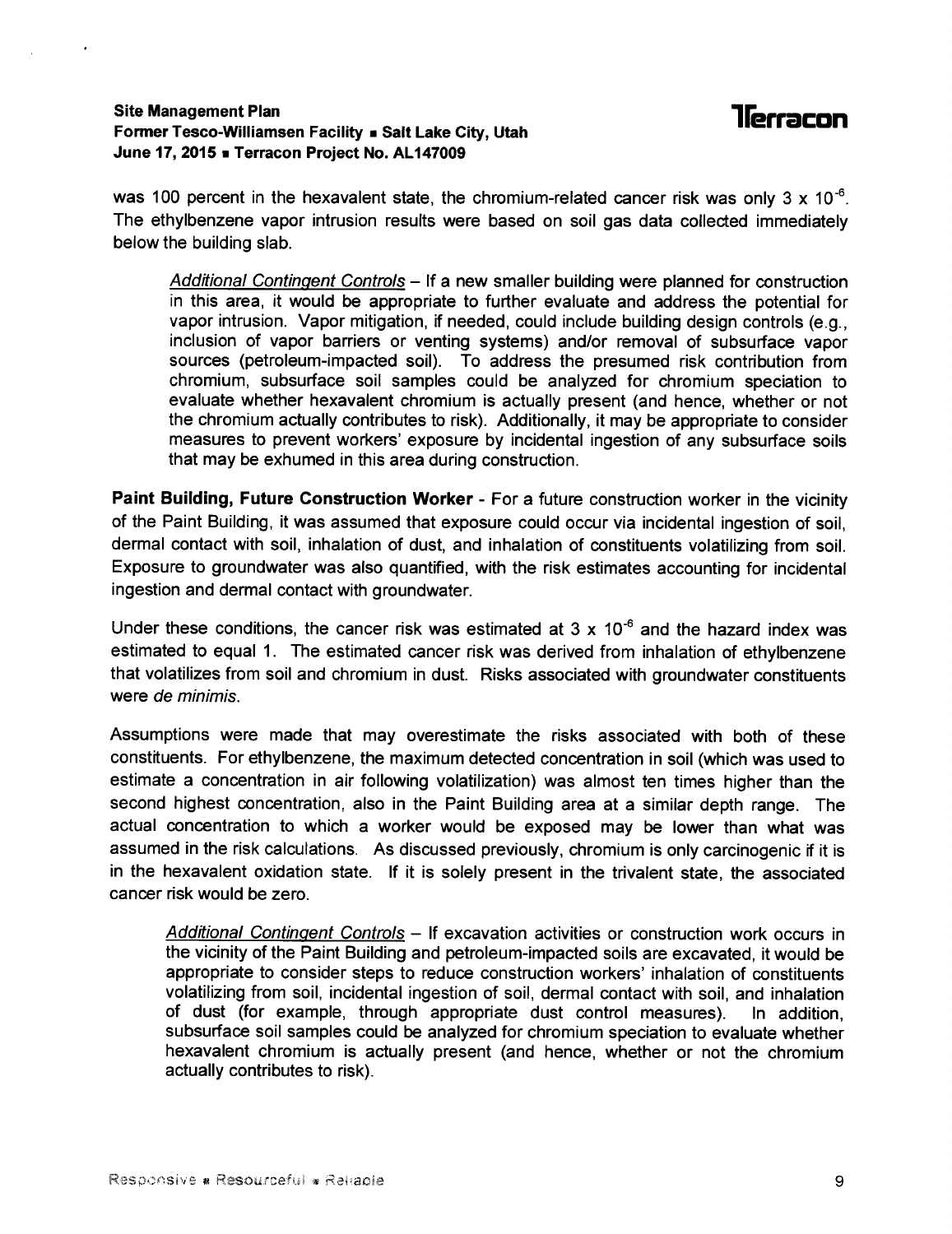#### Site Management Plan Former Tesco-Williamsen Facility . Salt Lake City, Utah June 17, 2015 # Terracon Proiect No. AL147009

### **llerracon**

#### 4.3.3 Sandblast Area

Sandblast Area, Future Worker - For the Sandblast Area, a future outdoor worker was assessed assuming that soil that is currently at depth was brought to the surface. The worker was assumed to be exposed via incidental ingestion of soil, dermal contact with soil, and inhalation of dust. The screening cancer risk was  $7 \times 10^{-6}$ ; the hazard index was 0.02. The cancer risk was derived from chromium. As with the Paint Building, chromium was assumed to be in the hexavalent state. lf chromium is solely in the trivalent oxidation state, the associated cancer risk is zero.

Additional Contingent Controls - No additional contingent controls are required for future outdoor workers at this location. However, if future excavation or construction activities bring subsurface soils to the surface in this area, samples of these soils could be analyzed for chromium speciation to evaluate whether hexavalent chromium is actually present (and hence, whether or not the chromium actually contributes to risk). lf the chromium is determined to be in hexavalent form, then it would be appropriate to consider measures to reduce workers' incidental ingestion of soil, dermal contact with soil. and inhalation of dust.

Sandblast Area, Construction Worker - For a future construction worker in the vicinity of the Sandblast Area, it was assumed that exposure could occur via incidental ingestion of soil, dermal contact with soil, inhalation of dust, and inhalation of constituents volatilizing from soil. The cancer risk was estimated to equal 1 x 10<sup>-6</sup> and the hazard index was estimate to equal 0.1. These results indicate that there are no significant risks associated with construction in the vicinity of the Sandblast Area.

Additional Contingent Controls - No additional contingent controls are required for future construction workers at this location. However, if excavation activities or construction work is planned for this area, subsurface soil samples could be analyzed for chromium speciation to evaluate whether hexavalent chromium is actually present (and hence, whether or not the chromium actually contributes to risk). lf the chromium is determined to be in hexavalent form, then it would be appropriate to consider steps to reduce construction workers' incidental ingestion of soil, dermal contact with soil, and inhalation of dust (for example, through appropriate dust control measures).

#### 4.3.4 Sump Area

Sump, Future Worker - If a building were to be constructed in the Sump Area, potential exposure pathways for a future worker would include vapor intrusion from groundwater and soil, and incidental ingestion of soil. The SRAR estimated a total cancer risk of 5 x 10<sup>-5</sup>, while the hazard index was 2. Vapor intrusion was responsible for most of the calculated cancer risk and hazard index.

Additional Contingent Controls - If a new building were planned for construction in this area, it would be appropriate to further evaluate and address the potential for vapor intrusion. Vapor mitigation, if needed, could include building design controls (e.g.,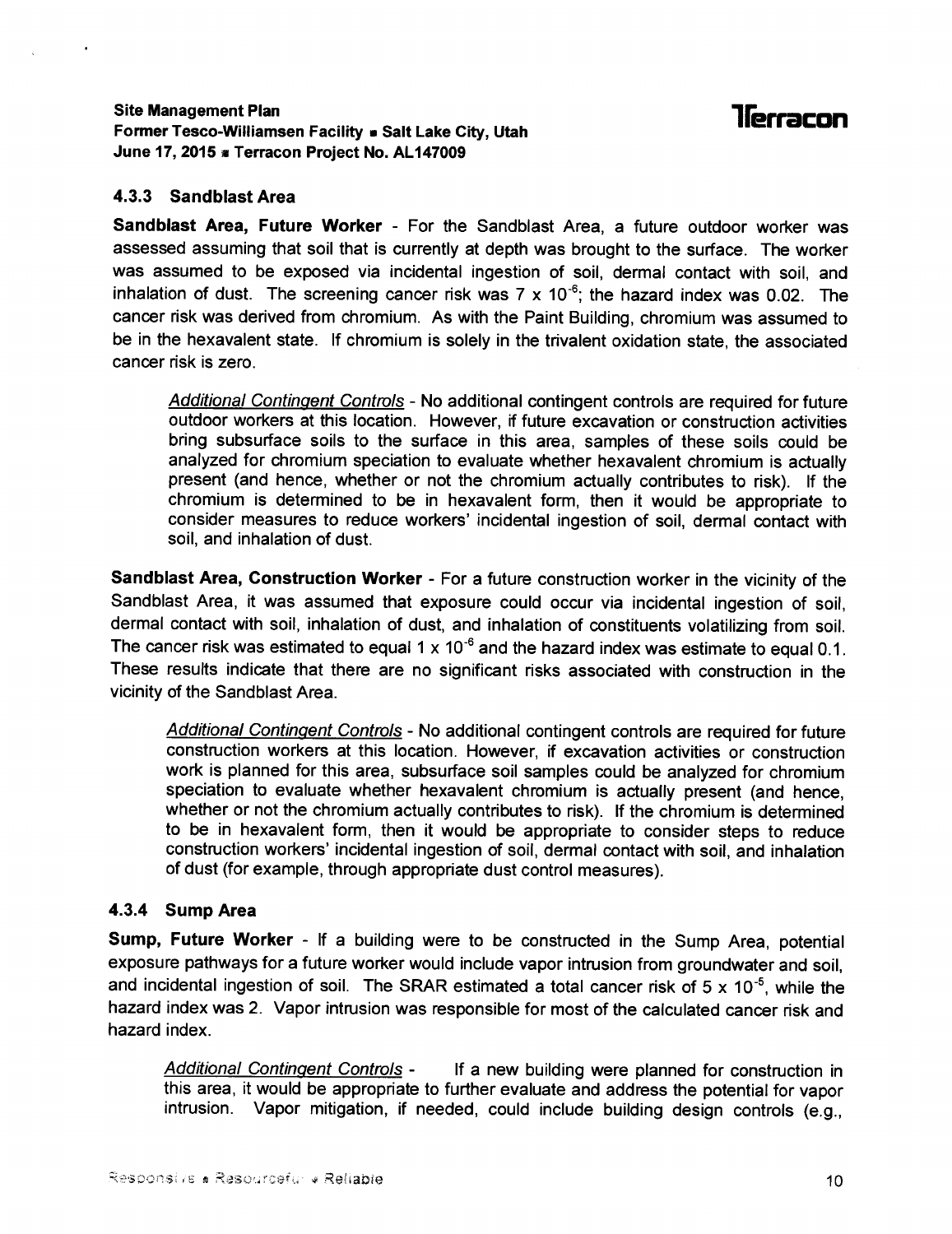#### Site Management Plan Former Tesco-Williamsen Facility . Salt Lake City, Utah June 17, 2015 . Terracon Project No. AL147009

### **llerracon**

inclusion of vapor barriers or venting systems) and/or removal of subsurface vapor sources. Additionally, it would be appropriate to consider steps to minimize workers' exposure by incidental ingestion of subsurface soils that may be exhumed in this area.

Sump, Construction Worker - lt was assumed that future construction work occurred in the vicinity of the Sump. Construction workers could be exposed via incidental ingestion of soil, dermal contact with soil, inhalation of dust, and inhalation of constituents volatilizing from soil. Additional exposure pathways include incidental ingestion of groundwater and dermal contact with groundwater. The cancer risk was estimated to equal 5 x 10<sup>-7</sup> and the hazard index was estimate to equal 0.04. These results indicate that there are no significant risks associated with construction in the vicinity of the Sump.

Additional Continqent Controls - No additional contingent controls are required for future construction workers at this location.

#### 4.4 Enforcement

The above site management requirements shall be the responsibility of the property owner pursuant to an Environmental Covenant. A copy of the Environmental Covenant is included as Appendix B, and an associated property map with legal description are provided in Appendix C. Following approval of this Site Management Plan, the owner will file and record the Environmental Covenant, providing notice of its obligations concerning access and site management requirements on the property. Additionally, effective the date that this document is recorded in the Salt Lake County Recorder's Office, each deed, title or other instrument of conveyance conveying an interest in the property executed by the owner or its successors in title to the property shall include a notice stating that the property is subject to this Site Management Plan and shall reference the recorded location of the Site Management plan and the restrictions applicable to the property under the Site Management Plan. The above site management requirements are intended to follow title to land in perpetuity unless subsequent determinations by the DSHW or its successors indicate that the remaining level of risk on the site is sufficiently low that the site management requirements may either be reduced or eliminated in their entirety.

#### 5.0 PROPERTY ACCESS

Upon request by DSHW, the Property Owner shall provide the DSHW representatives with access at reasonable times to the property for the purpose of monitoring and observing activities canied out under the Site Management Plan. These individuals shall conduct themselves in a safe and prudent manner in accordance with the health and safety standards of DSHW and with any additional protocols as required by the Property Owner's operations.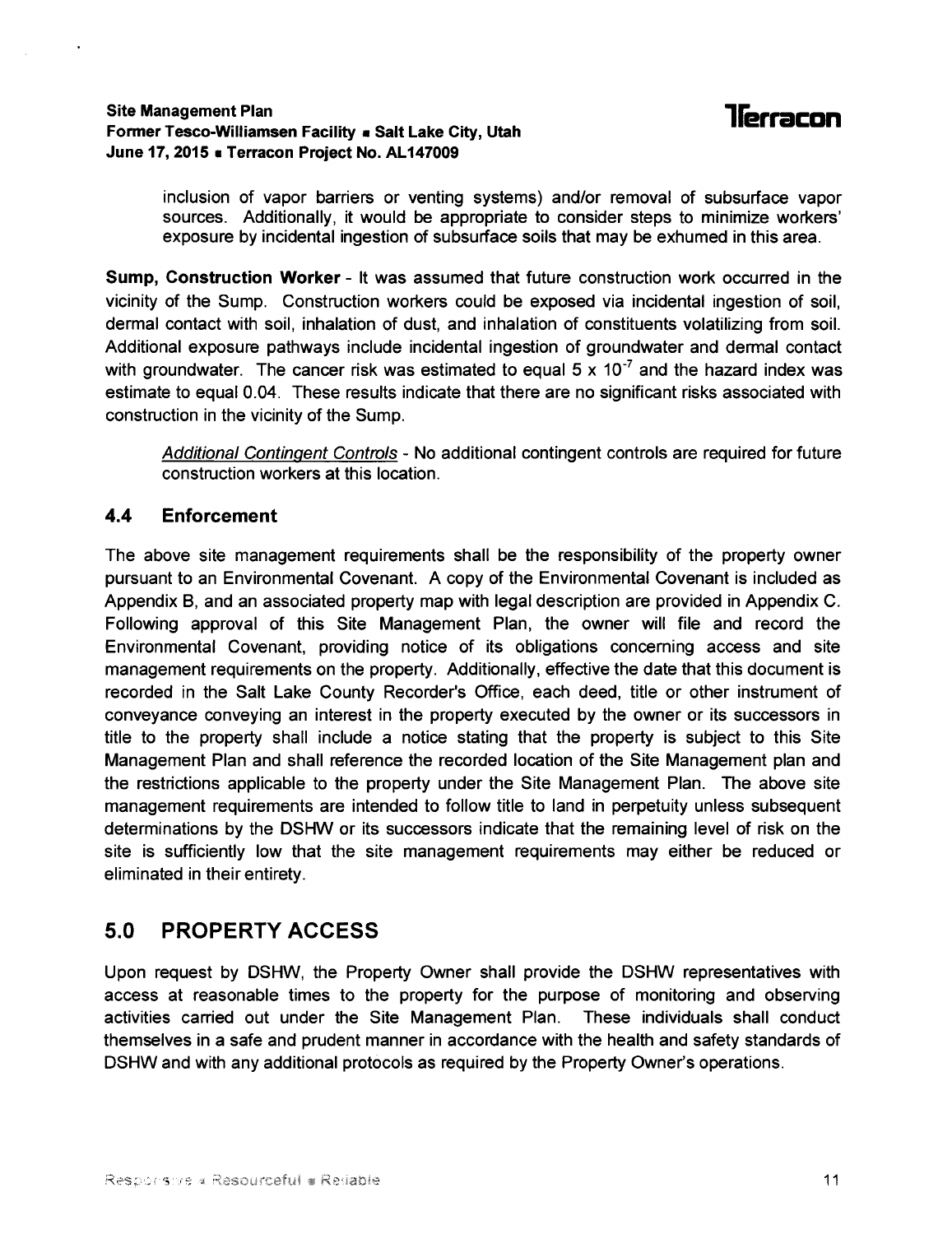### llerracon

#### 6.0 MONITORING REQUIREMENTS

Limited groundwater monitoring will be conducted to monitor VOC concentrations at several key monitoring wells at the site. A minimum of six rounds of groundwater monitoring will be conducted, with groundwater samples collected annually from monitoring wells T-1, T-3, T-5, and T-6. Once this data set has been collected, if the analytical results indicate that VOC concentrations are below the intersection of the 95% upper confidence limit and the corresponding MCLs for individual VOC constituents, groundwater monitoring will be complete. The property owner may also, as an option, analyze groundwater samples for additional non-VOC constituents (e.9., metals) for similar evaluation if the property owner desires to petition DSHW to modify or remove the restriction on groundwater use described in Section 4.2; however, this is not a required component of the limited groundwater monitoring.

Monitoring to ensure compliance with land use restrictions, groundwater use restrictions, and contingent exposure controls (if needed) shall be the responsibility of the Property Owner and/or its assigns. Documentation of the state of compliance with these site management requirements is to be updated annually and submitted to DSHW upon request.

#### 7.0 PROCEDURES IF SMP REQUIREMENTS ARE BREACHED

The stated site management requirements (land use restrictions and groundwater use restrictions) provide for continued land use as an industrial facility within the acceptable risk range for such use. lf and when the Property Owner and/or its assigns (Property Owner) becomes aware of a deviation from the site management plan requirements, the Property Owner shall notify DSHW within five (5) calendar days of their becoming aware of the deviation. The Property Owner will submit to DSHW a written report within 25 days, detailing the nature of the deviation and the Owner's evaluation. The Property Owner and DSHW will collectively reevaluate whether the existing site management practices compromise the level of protection afforded by the original site management requirements and, if so, the need for alternate site management requirements will be evaluated to provide a comparable level of protection. Any proposed modification to the site management plan requirements will require DSHW approval.

#### 8.0 REFERENCES

- EarthTouch, 2013. Limited Subsufface Investigation of an lndustrial Use Property Located at 1925 West lndiana Avenue in the City of Saft Lake City, (Salt Lake County), IJtah (GBGH Holdings, /nc.) (August 2013).
- Glaser, Steven L. Environmental Consulting, 2015. Screening Risk Assessment, Former Tesco Williamsen Facility, 1925 West Indiana Avenue, Salt Lake City, Utah (March 2015).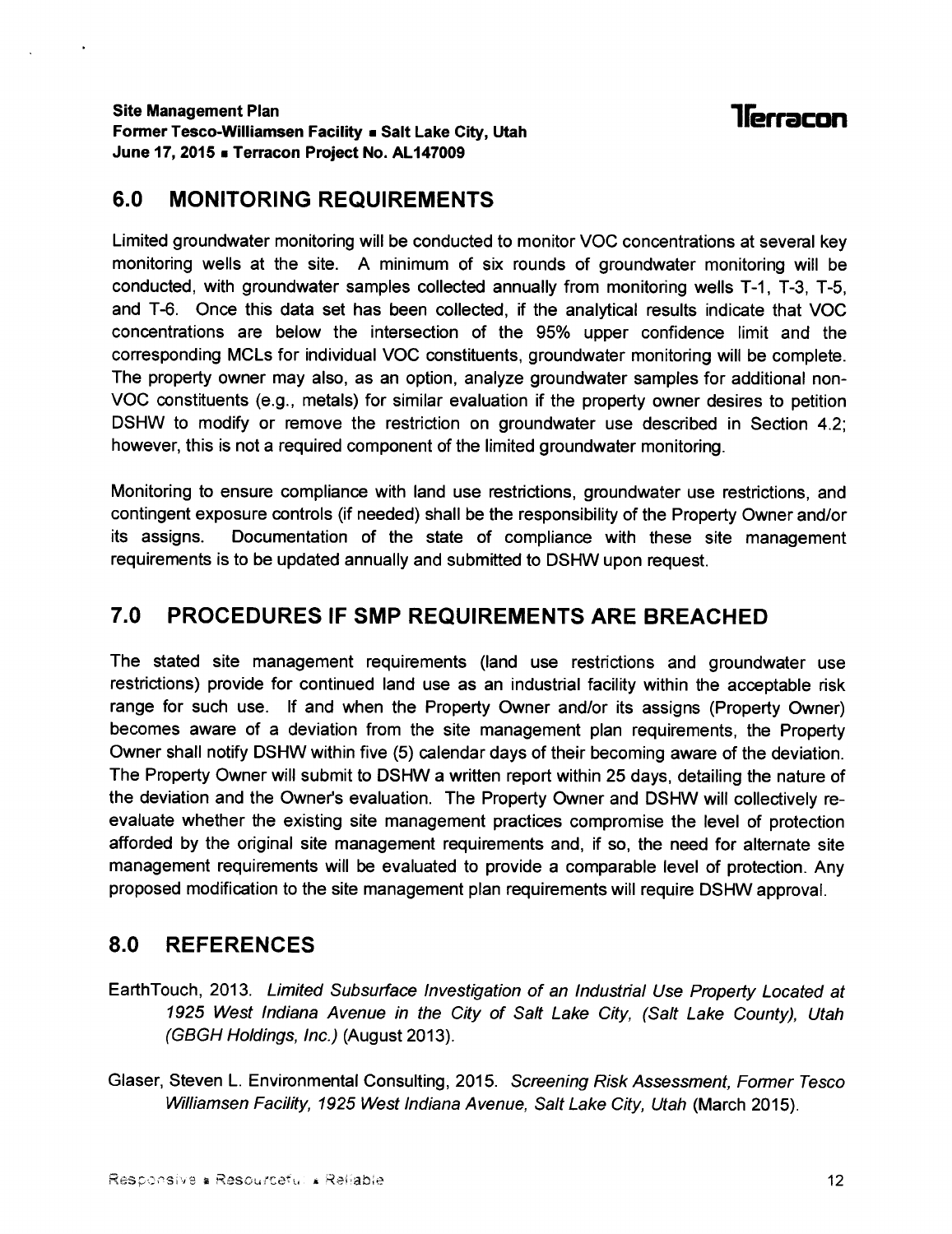#### Site Management Plan Former Tesco-Williamsen Facility » Salt Lake City, Utah June 17, 2015 a Terracon Project No. AL147009

### **1** Terracon

Salt Lake City, 2015. West Salt Lake Zoning Map, available at http://www.slcgov.com/planning/planning-maps

- Tenacon Consultants, Inc., 2014a. Limited Site lnvestigation Report, Iesco Williamsen, 1925 lndiana Avenue, Salt Lake City, Utah (March 2014).
- Terracon Consultants, Inc., 2014b. Limited Site Investigation (June 2014 Follow-up), Former Iesco Williamsen Facility, 1925 lndiana Avenue, Salt Lake City, Utah (July 201a)
- Terracon Consultants, Inc., 2015. Memo to Steven Glaser RE: Sub-Slab Vapor Sampling at Iesco Williamsen facility (February 20,2015)
- Utah Division of Solid and Hazardous Waste (DSHW), 2014. Letter to Troy Hooton, GBGH Real Estate Re: Tesco Williamsen, 1925 West Indiana Avenue, Salt Lake City, Utah. UTD009093683 (October 21, 2014)
- Utah Division of Solid and Hazardous Waste (DSHW), 2015. Letter to Troy Hooton, GBGH Real Estate, LLC, Re: Tesco Williamsen Facility, 1925 West Indiana Avenue, Salt Lake City, Utah. UTD009093683 (April 15, 2015)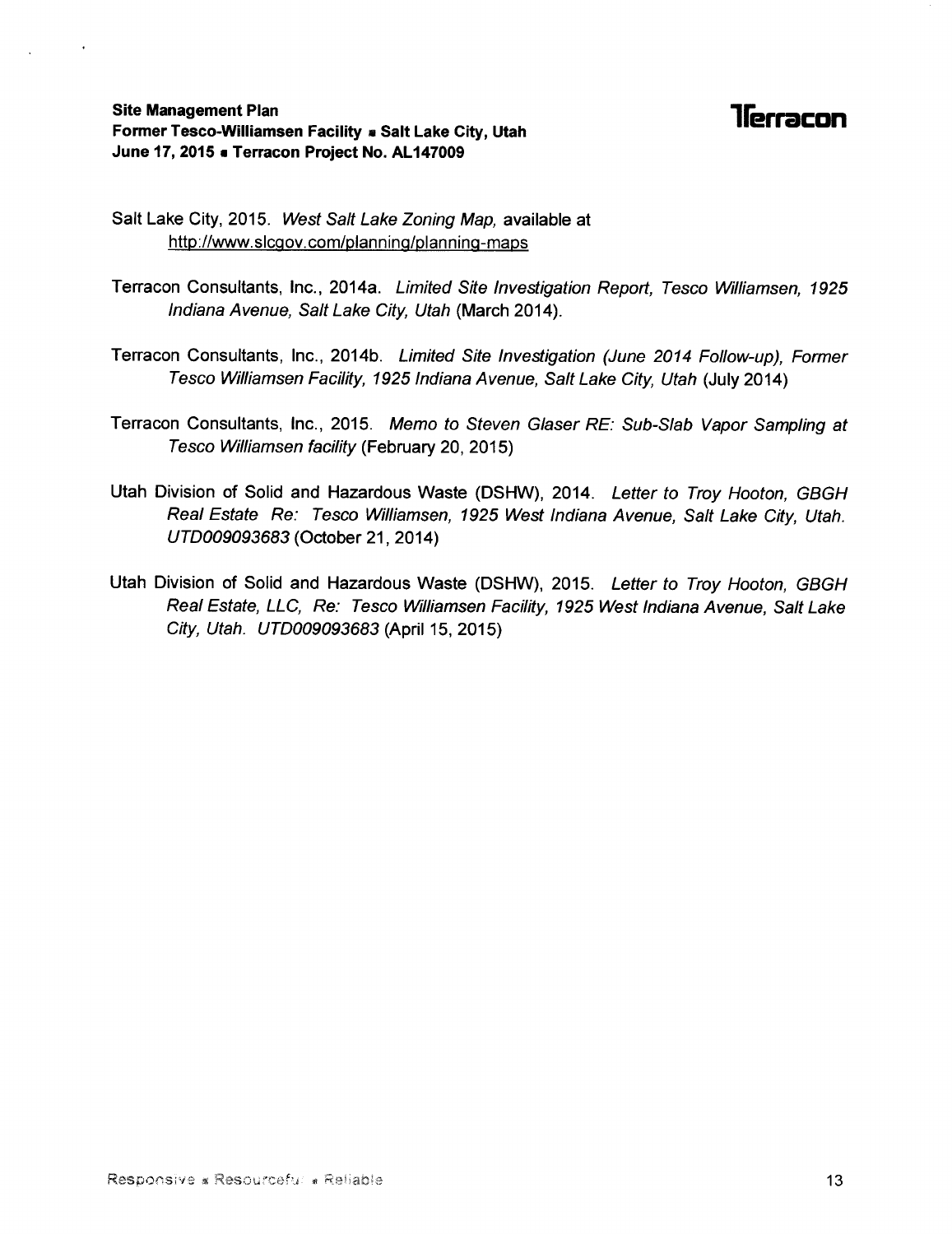### APPENDIX A

 $\mathcal{L}^{\text{max}}_{\text{max}}$  ,  $\mathcal{L}^{\text{max}}_{\text{max}}$ 

 $\mathcal{A}$ 

Exhibit 1 - Site Diagram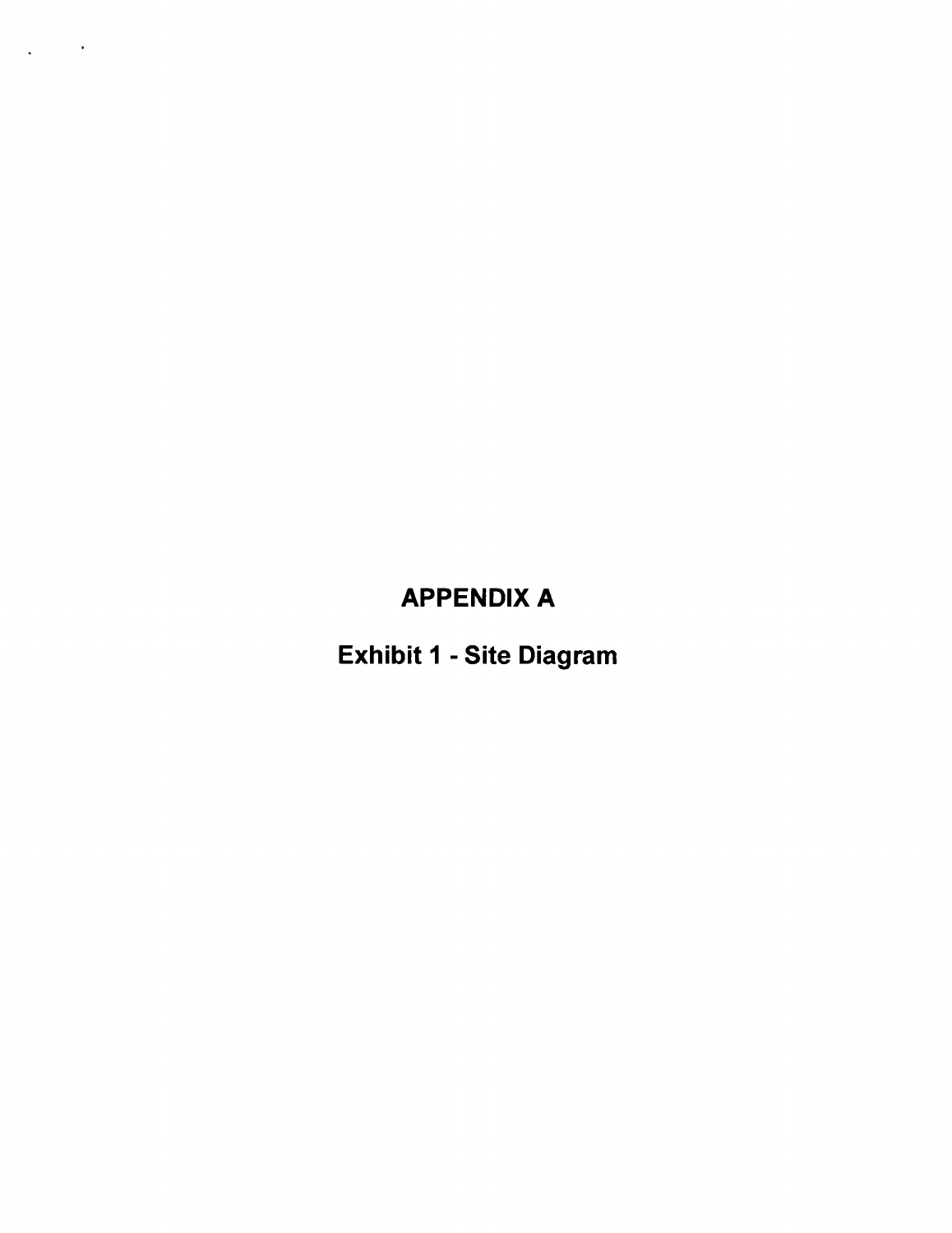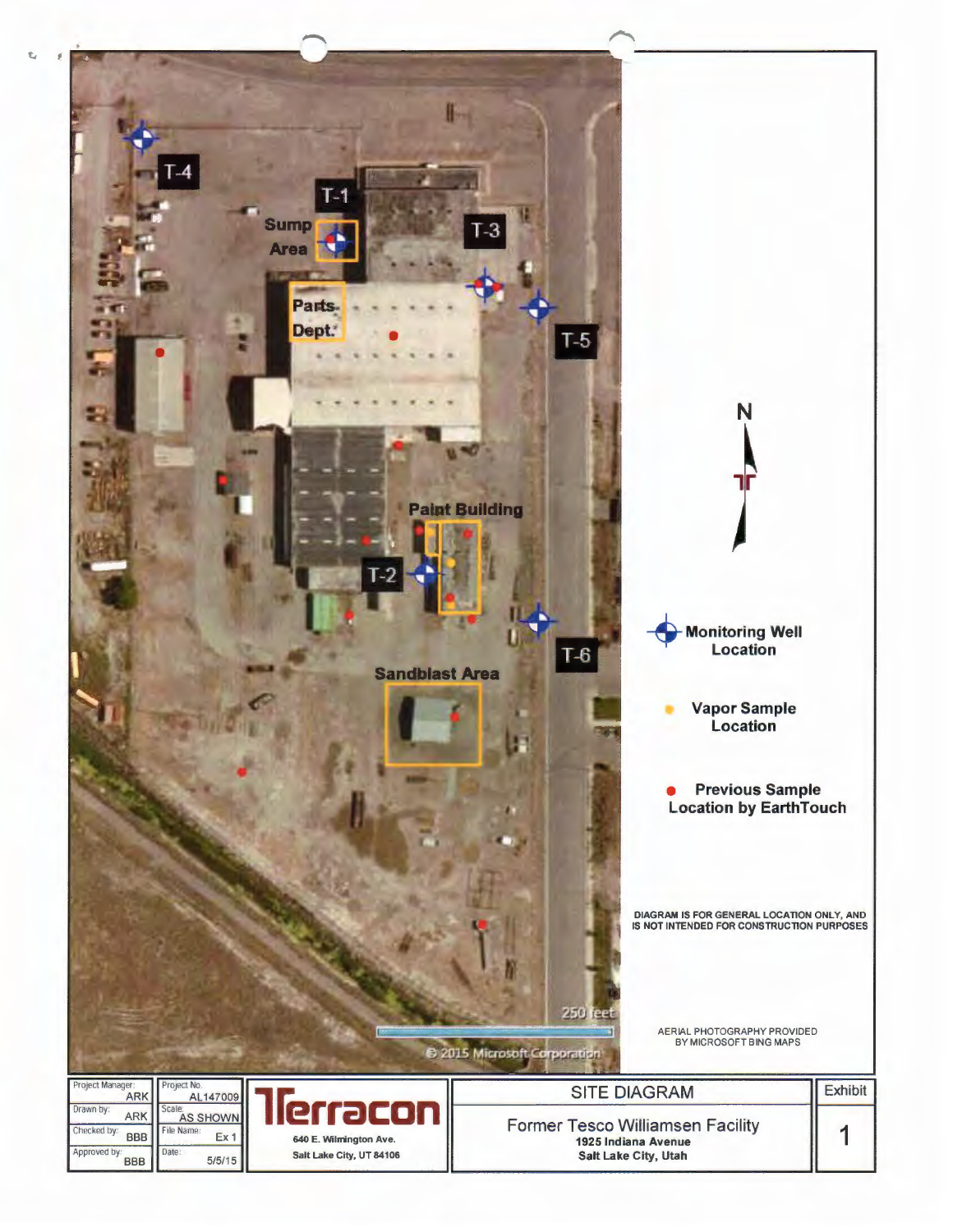### APPENDIX B

 $\mathcal{L}^{\text{max}}_{\text{max}}$ 

 $\mathbf{v}^{\prime}$ 

### Environmental Govenant

NOTE - the Environmental Covenant will be included with the final lversion of the Site Management Plan following Public Comment